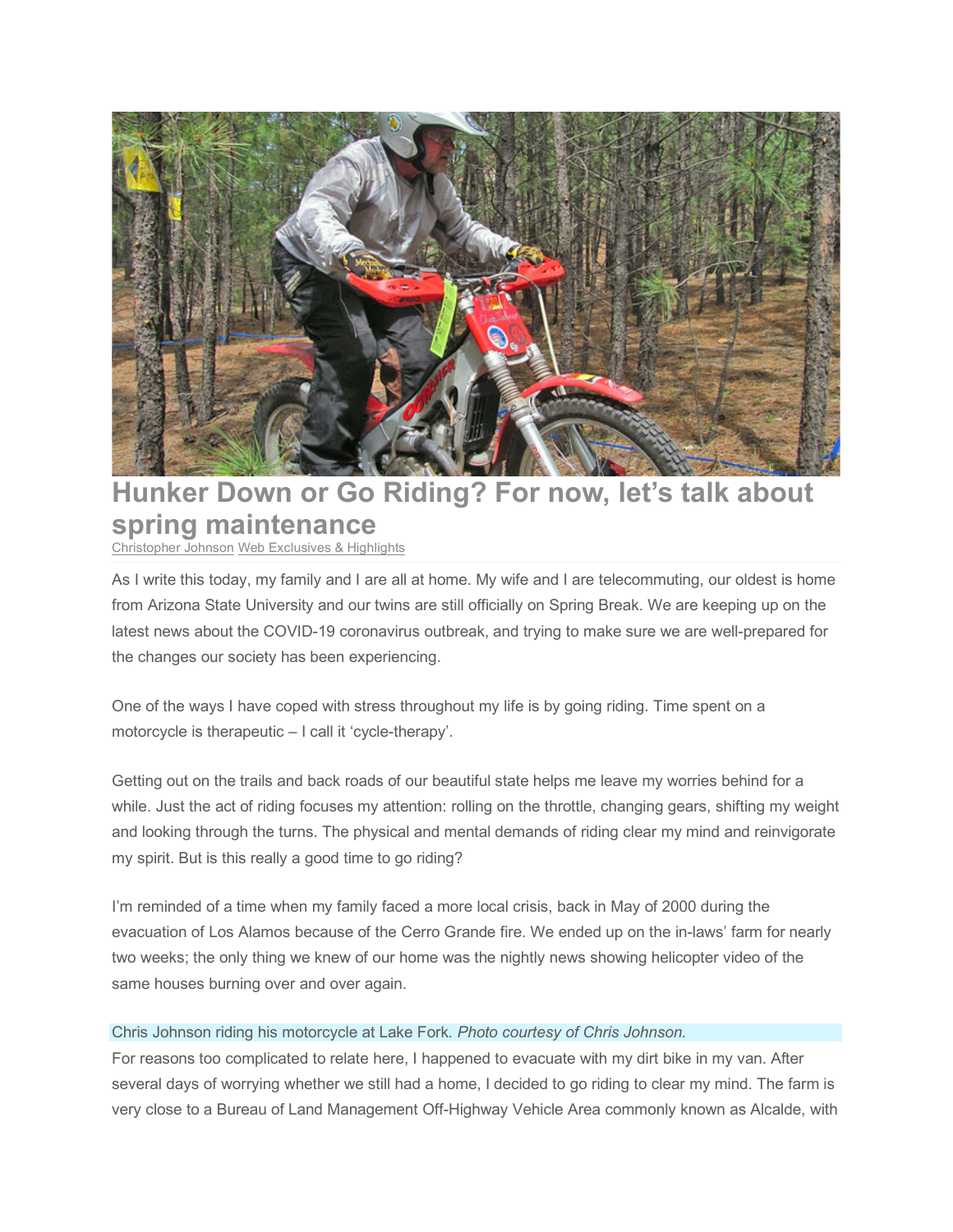a wonderful trail system and amazing views of the northern mountains and Rio Grande valley. After several hours of riding the arroyos and ridgeback trails I felt so much better. I rode back to the farm better able to deal with the uncertainty of the times. After a few days, the evacuation was lifted, and we returned to find our home undamaged, though other Los Alamos residents weren't nearly as fortunate.

Now I feel the same need – to go riding to reset myself, gain respite from the stressors, and return a stronger person able to lead my family. But the health care professionals and politicians who are working to keep us safe are urging us to 'hunker down' in our homes to minimize our potential exposure to infection.

But safe riding recommendations include not going out alone, so having a riding buddy along means compromising the idea of 'social distancing' at least a little bit. Riding with someone you can count on in an emergency also means, in this case, someone who has not been exposed to the virus.



Chris Johnson teaching an OHV safety workshop. *Photo by Cody Johnston.*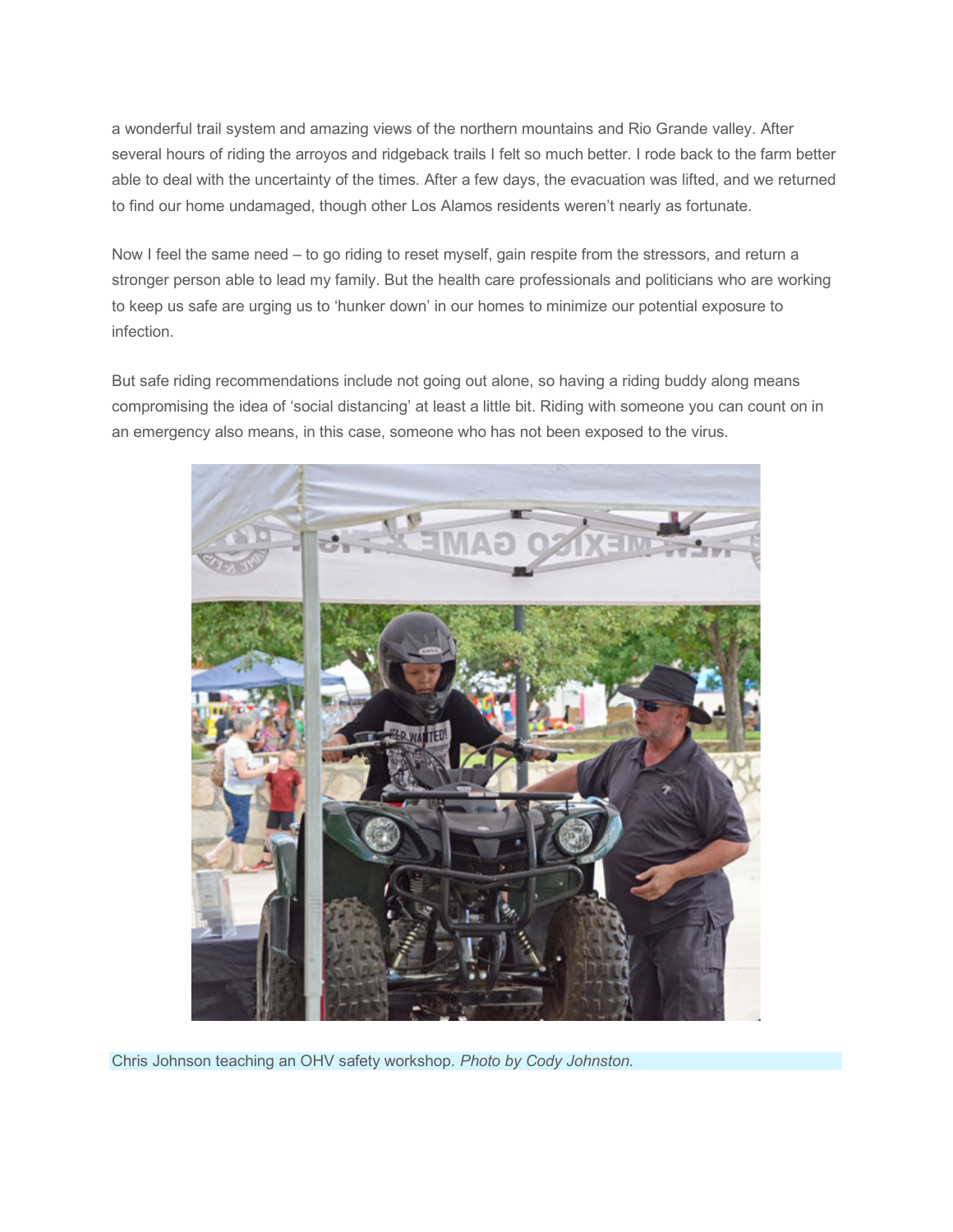Weighing the positive and potential negative consequences of going riding, for now I choose to remain home. The volatility of the situation means the most responsible choice, for me, is to hunker down. Instead of going riding, I'm going to spend some of this enforced downtime in the garage. Aside from a pretty long list of honey-do's needing my attention, my machine could use some maintenance. It's been sitting mostly unused this winter, so there are oil changes and filter cleaning pending. This way, when conditions become more favorable for some cycle-therapy, the machine will be ready to go. So, maybe it's not the right time to go riding, but you can still spend some social isolation down-time with your Off-Highway Vehicle (OHV), and be assured that when the time is right, you and the machine will be ready to go.

A common resource for OHV maintenance is the T-CLOCK pre-ride checklist, which is also handy for periodic maintenance. It works for motorcycles, ATVs, side-by-sides, OHVs or even street-legal machines.

**T: Tires and Wheels** – check tire pressures and airtight integrity. Look for tread wear, foreign objects and signs of damage to rims or spokes. Make sure axle nuts or lug nuts are tightened to recommended torque values.

**C: Controls** – make sure all the controls work as intended, smoothly and reliably. Adjust control positions for the intended operator. Lubricate control cables, but avoid lubricants that attract dirt. This is a good time to inspect the safety features in a side-by-side cabin: seat belts, handholds, doors or safety nets and the hardware securing the rollover protection structure (ROPS).

**L: Lights and Electrics** – make sure all the lights and electrical switches work. OHVs may have headlights and taillights, even brake lights. Check accessories such as winches or other electrical equipment. Batteries may need a fresh charge, electrolyte top-off (except for sealed/maintenance-free batteries) or even replacement.

**O: Oil and Fluids** – check the levels and quality of various fluids the machine needs for good operation. Change the engine and transmission oils and filters, top off or replace the coolant in liquid-cooled machines and check the level and condition of hydraulic fluid in brake and clutch systems — fresh fuel with stabilizer added is a good idea. Don't forget to clean or replace air filters.

**C: Chain/Chassis** – this is drivetrain maintenance according to the type of machine. Most off-highway motorcycles and some ATVs use a chain and sprockets that will require occasional inspection, adjustment and lubrication. Other ATVs and motorcycles use a shaft drivetrain, which doesn't usually require adjustment but operates in a gear oil bath that requires infrequent replacement. Some ATVs and side-by-sides have a drive belt that should be inspected for wear and may require adjustment.

The "chassis" refers to all the other parts of the machine not covered above: things like looking for loose hardware or bodywork; lubricating suspension pivot points and checking for smooth, quiet operation; inspecting the frame and mounted accessories. The more closely you look at a machine, the more likely you'll catch little problems before they become big problems.